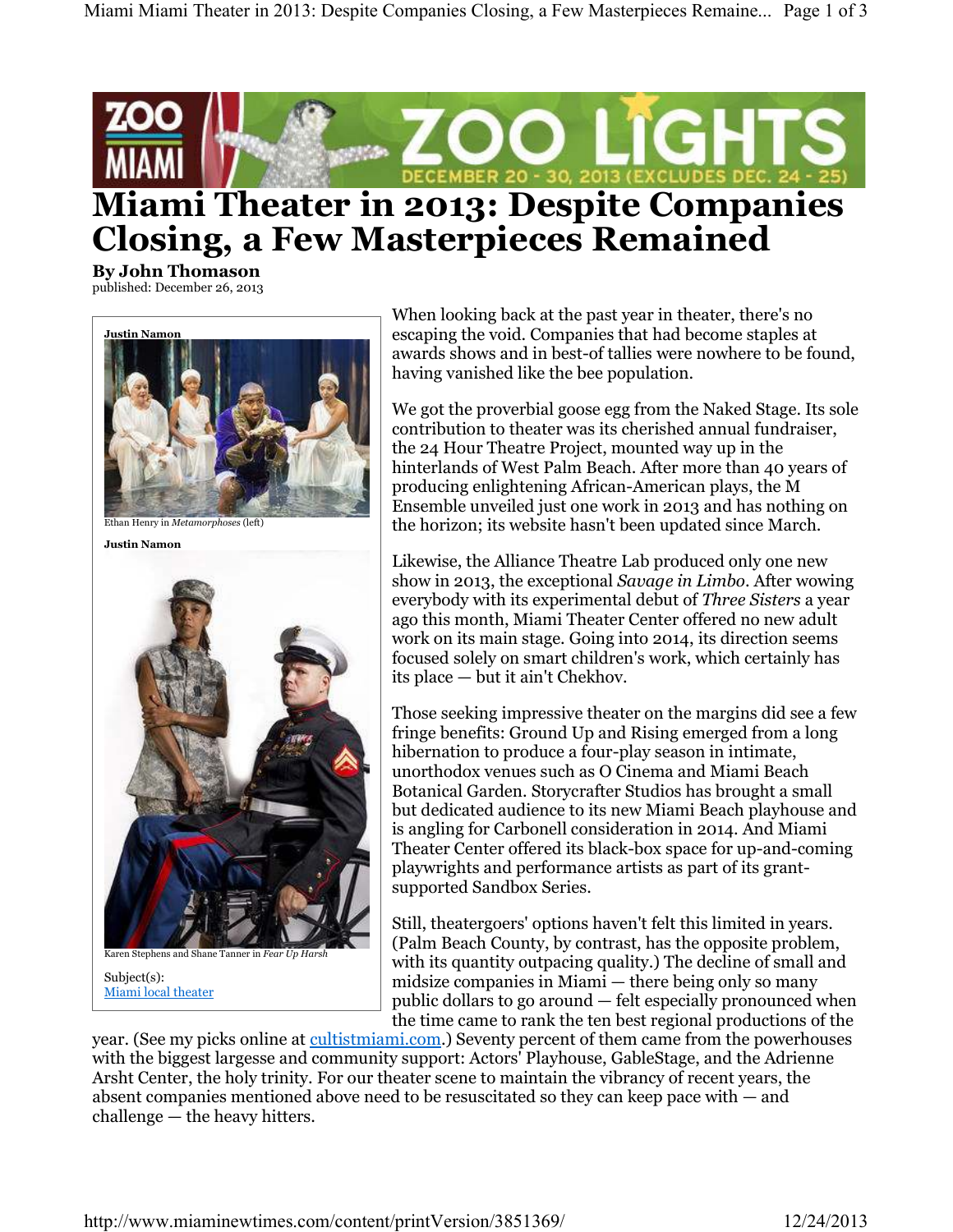But before we get to the year's standouts, it's worth recalling a few of the clunkers. *The Fox on the Fairway* was the nadir for Actors' Playhouse this summer (the company produced memorable work only in the winter and spring). The humor in this exhausted golf farce was as old as the average country-clubber; even a cast as talented as Actors' couldn't make it work. Mad Cat's shapelessly scattershot *Cat Lady* showed us the perils of failing to rein in a meandering, self-indulgent playwright/performance artist. And the Arsht Center's expensive experiment *Metamorphoses,* based on Ovid's classic myths and coproduced with the University of Miami's theater students, failed to connect or properly employ its inventive poolside concept.

Some performances, though, transcended otherwise imperfect milieus. None of the following productions made my Top 10, but all were worth seeing, thanks in large part to the outstanding performances. GableStage's *4000 Miles* provided a master class from Harriet Oser as a hearingimpaired former radical. Zoetic Stage's *The Savannah Disputation* showcased the charm, range, and comic timing of Lindsey Forgey, as a cheery purveyor of doom-laden dogma. Actors' Playhouse's *Ruthless!* offered two heretofore unseen sides of Amy Miller Brennan, as both a mechanical Stepford mom and an irrepressible stage diva. The African American Performing Arts Community Theatre's *Fences* was anchored by Carolyn Johnson's subtly scene-stealing work as the powerful wife to her family's volcanic breadwinner. *Metamorphoses* came to vivid life only when Ethan Henry plunged into the depths of Ovid's despair. And in Mad Cat's *Blow Me,* Erin Joy Schmidt disappeared effortlessly into the skin, clothes, and hats of tortured fashion muse Isabella Blow.

But we've saved our biggest praise for the complete packages, the productions that make Miami the increasing envy of regional theaters across the country. New Theatre, which struggled with some of its world premieres this year, found itself compellingly at home with its only classic: a spartan production of *Agnes of God* that felt raw, haunting, and still of-the-moment. Slow Burn, a Boca-based company, brought its profound production of *Next to Normal* to the Aventura Arts & Cultural Center for a limited run, providing Miami audiences with an indispensable introduction to this offbeat musicaltheater brand, which is finally hitting its stride.

As for the big three? Yeah, they're here quite a bit. GableStage's virtually set-less *Cock* was a marvelous exploration of sexual tension, withering humor, and emotional unease, all delivered through the magic of word, gesture, and timing. It was the year's most successful experimental work. Its production of David Lindsay-Abaire's *Good People,* likewise, was sheer perfection, a black comedy fit for this or any recession, with Laura Turnbull turning in one of the best performances of her career.

Actors' Playhouse's *Other Desert Cities* began 2013 with an unforgettable emotional scorcher and followed it with a rousing *In the Heights* — a Broadway-ready production on every level. Zoetic Stage took stage humor to new heights of sophistication and modernity with *All New People,* a quirky comedy that was probably funnier on the Arsht Center's elegant set than it was on the page.

As for Zoetic's closing production of 2013, the world premiere of Christopher Demos-Brown's *Fear Up Harsh —* this community should feel privileged to be the first audience to absorb this stunning meditation on honor, war, ethics, friendship, and child-rearing in an age of government-sanctioned torture. Most world premieres need at least some polish as they find themselves through the trial and error of early productions. This one felt like it was lifted straight from Broadway's Tony shortlist.

Miami audiences might be yearning for theaters that didn't show up for work much in 2013, but *Fear Up Harsh* distilled enough brilliance in an hour and a half to raise the whole community up a notch. Local playwrights, let's see you keep it raised in 2014.